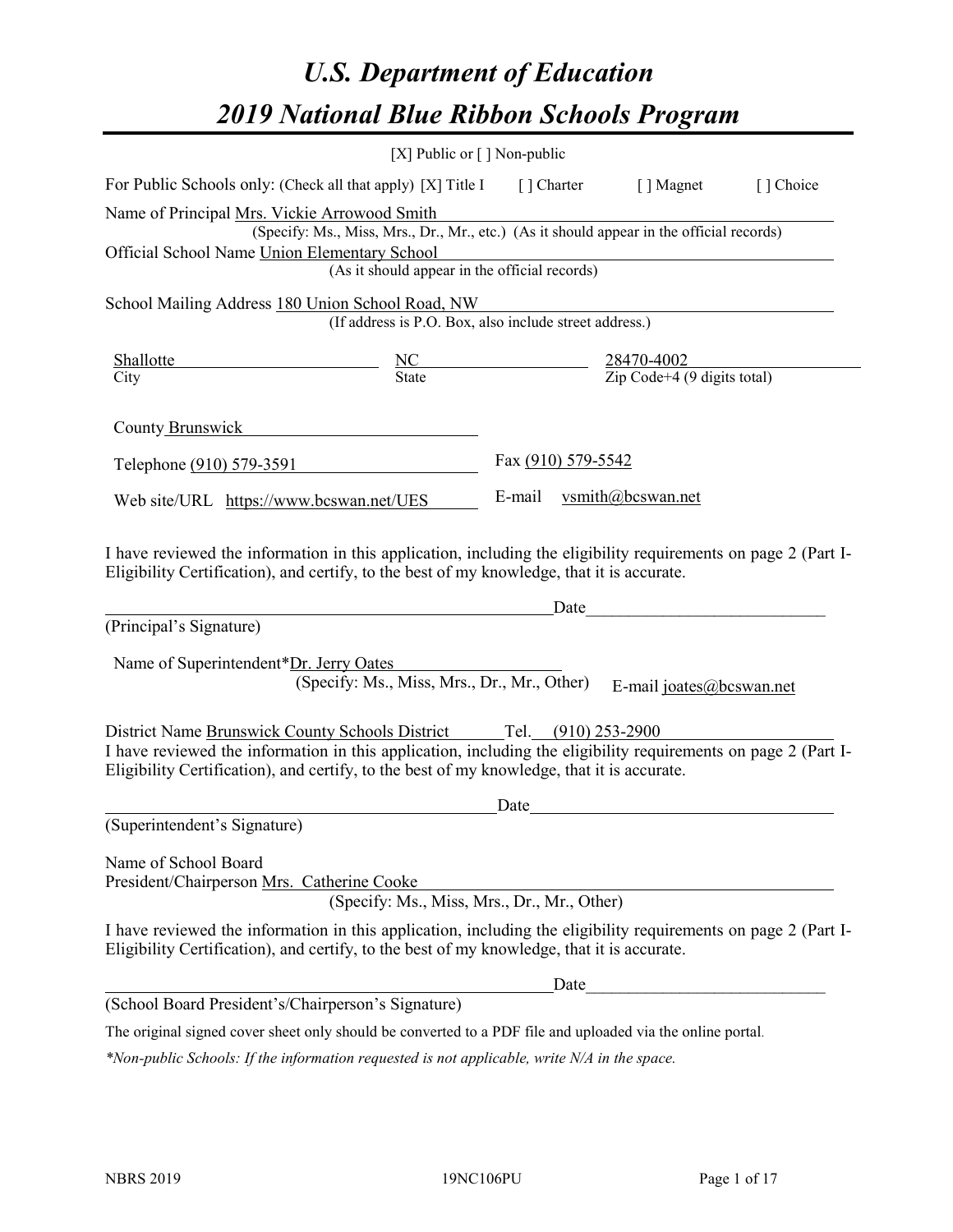The signatures on the first page of this application (cover page) certify that each of the statements below, concerning the school's eligibility and compliance with U.S. Department of Education and National Blue Ribbon Schools requirements, are true and correct.

1. All nominated public schools must meet the state's performance targets in reading (or English language arts) and mathematics and other academic indicators (i.e., attendance rate and graduation rate), for the all students group, including having participation rates of at least 95 percent using the most recent accountability results available for nomination.

2. To meet final eligibility, all nominated public schools must be certified by states prior to September 2019 in order to meet all eligibility requirements. Any status appeals must be resolved at least two weeks before the awards ceremony for the school to receive the award.

3. The school configuration includes one or more of grades K-12. Schools on the same campus with one principal, even a K-12 school, must apply as an entire school.

4. The school has been in existence for five full years, that is, from at least September 2013 and each tested grade must have been part of the school for the past three years.

5. The nominated school has not received the National Blue Ribbon Schools award in the past five years: 2014, 2015, 2016, 2017, or 2018.

6. The nominated school has no history of testing irregularities, nor have charges of irregularities been brought against the school at the time of nomination. If irregularities are later discovered and proven by the state, the U.S. Department of Education reserves the right to disqualify a school's application and/or rescind a school's award.

7. The nominated school has not been identified by the state as "persistently dangerous" within the last two years.

8. The nominated school or district is not refusing Office of Civil Rights (OCR) access to information necessary to investigate a civil rights complaint or to conduct a district-wide compliance review.

9. The OCR has not issued a violation letter of findings to the school district concluding that the nominated school or the district as a whole has violated one or more of the civil rights statutes. A violation letter of findings will not be considered outstanding if OCR has accepted a corrective action plan from the district to remedy the violation.

10. The U.S. Department of Justice does not have a pending suit alleging that the nominated school or the school district, as a whole, has violated one or more of the civil rights statutes or the Constitution's equal protection clause.

11. There are no findings of violations of the Individuals with Disabilities Education Act in a U.S. Department of Education monitoring report that apply to the school or school district in question; or if there are such findings, the state or district has corrected, or agreed to correct, the findings.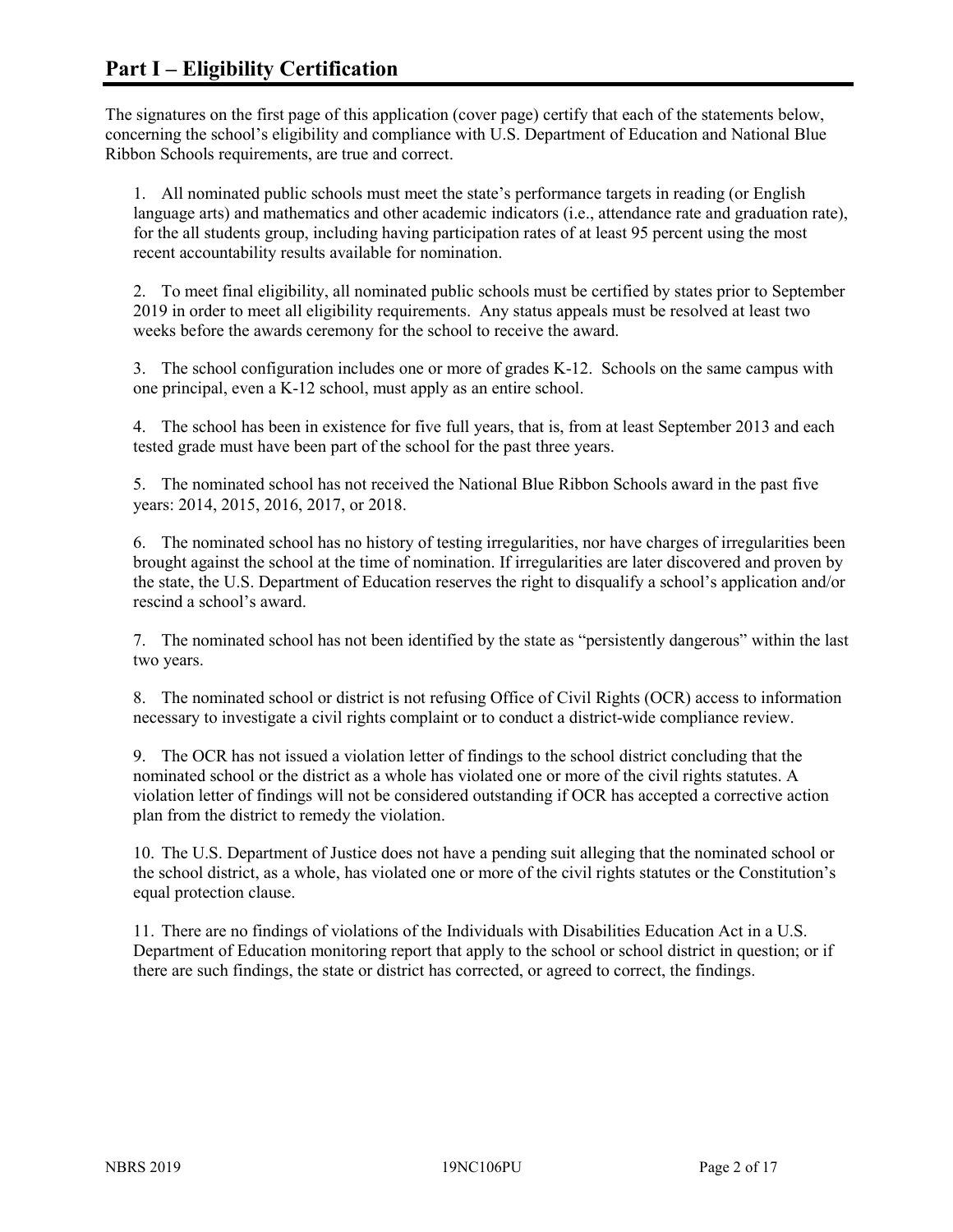# **PART II - DEMOGRAPHIC DATA**

#### **Data should be provided for the most recent school year (2018-2019) unless otherwise stated.**

#### **DISTRICT**

1. Number of schools in the district  $10$  Elementary schools (includes K-8) (per district designation): 4 Middle/Junior high schools 5 High schools 0 K-12 schools

19 TOTAL

**SCHOOL** (To be completed by all schools)

2. Category that best describes the area where the school is located:

[ ] Urban or large central city

[ ] Suburban

[X] Rural or small city/town

3. Number of students as of October 1, 2018 enrolled at each grade level or its equivalent in applying school:

| Grade                           | # of         | # of Females | <b>Grade Total</b> |
|---------------------------------|--------------|--------------|--------------------|
|                                 | <b>Males</b> |              |                    |
| <b>PreK</b>                     | 0            | $\theta$     | 0                  |
| K                               | 45           | 50           | 95                 |
| 1                               | 49           | 47           | 96                 |
| $\mathbf{2}$                    | 46           | 55           | 101                |
| 3                               | 53           | 47           | 100                |
| 4                               | 44           | 52           | 96                 |
| 5                               | 56           | 50           | 106                |
| 6                               | 0            | $\theta$     | 0                  |
| 7                               | 0            | $\theta$     | 0                  |
| 8                               | 0            | 0            | 0                  |
| 9                               | 0            | 0            | 0                  |
| 10                              | 0            | $\theta$     | 0                  |
| 11                              | 0            | 0            | 0                  |
| 12 or higher                    | 0            | $\theta$     | 0                  |
| <b>Total</b><br><b>Students</b> | 293          | 301          | 594                |

\*Schools that house PreK programs should count preschool students **only** if the school administration is responsible for the program.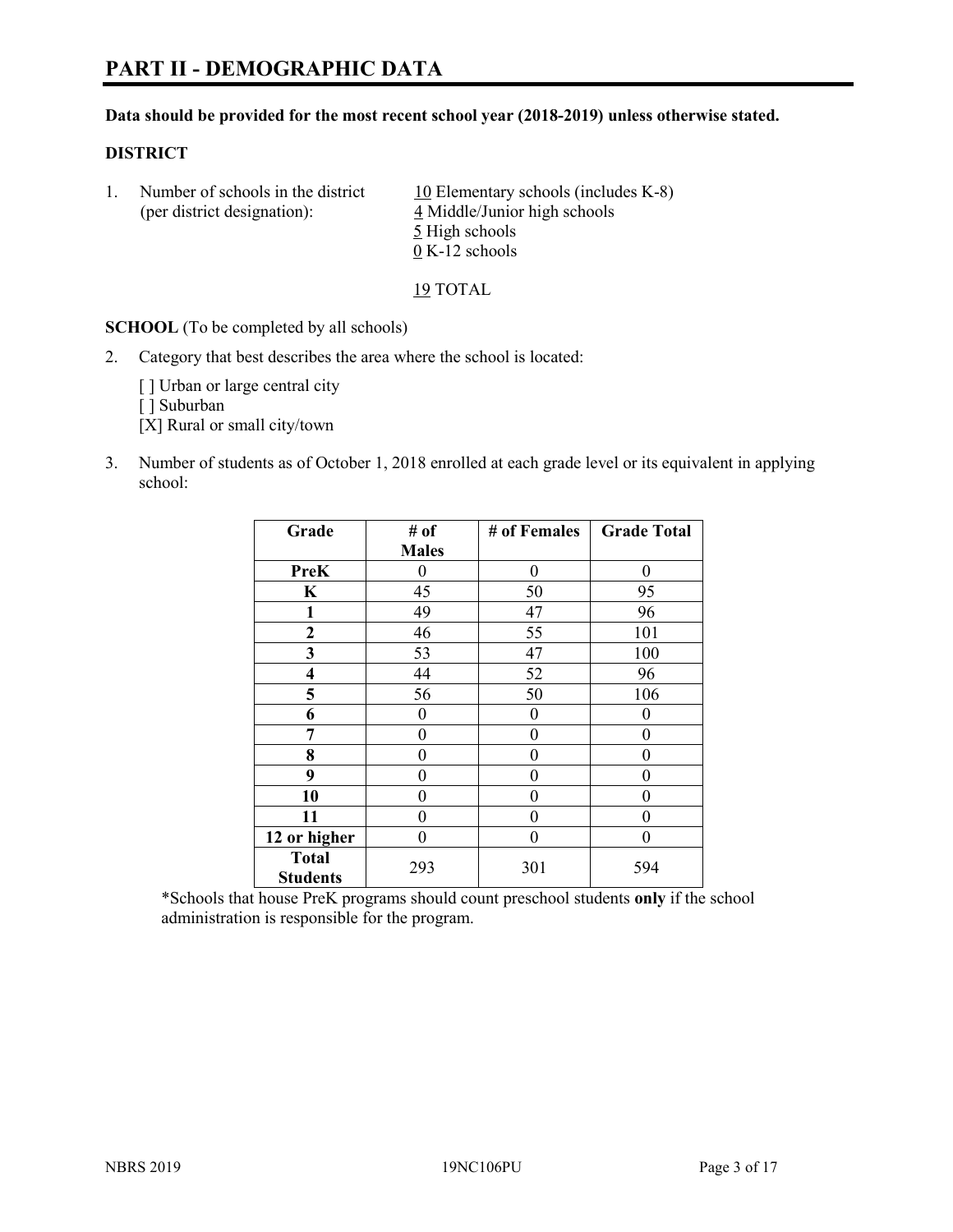4. Racial/ethnic composition of  $1\%$  American Indian or Alaska Native the school (if unknown, estimate): 2 % Asian 9 % Black or African American 18 % Hispanic or Latino 0 % Native Hawaiian or Other Pacific Islander

65 % White 5 % Two or more races

**100 % Total**

(Only these seven standard categories should be used to report the racial/ethnic composition of your school. The Final Guidance on Maintaining, Collecting, and Reporting Racial and Ethnic Data to the U.S. Department of Education published in the October 19, 2007 *Federal Register* provides definitions for each of the seven categories.)

5. Student turnover, or mobility rate, during the 2017 – 2018 school year: 16%

If the mobility rate is above 15%, please explain.

The socioeconomic status of our families has declined over the past 10 years. This decline has led to an increase in student mobility as parents move to find work, or live with relatives. Our migrant population has increased as families move here for seasonal work at one of our local farms.

This rate should be calculated using the grid below. The answer to (6) is the mobility rate.

| <b>Steps For Determining Mobility Rate</b>    | Answer |
|-----------------------------------------------|--------|
| (1) Number of students who transferred to     |        |
| the school after October 1, 2017 until the    | 52     |
| end of the 2017-2018 school year              |        |
| (2) Number of students who transferred        |        |
| from the school after October 1, 2017 until   | 41     |
| the end of the 2017-2018 school year          |        |
| (3) Total of all transferred students [sum of | 93     |
| rows $(1)$ and $(2)$ ]                        |        |
| (4) Total number of students in the school as |        |
| of October 1, 2017                            | 583    |
| $(5)$ Total transferred students in row $(3)$ |        |
| divided by total students in row (4)          | 0.16   |
| $(6)$ Amount in row $(5)$ multiplied by 100   |        |

6. English Language Learners (ELL) in the school: 11 %

65 Total number ELL

Specify each non-English language represented in the school (separate languages by commas): Chinese, Filipino, Spanish, Tagalog, Vietnamese

7. Students eligible for free/reduced-priced meals: 62 % Total number students who qualify: 369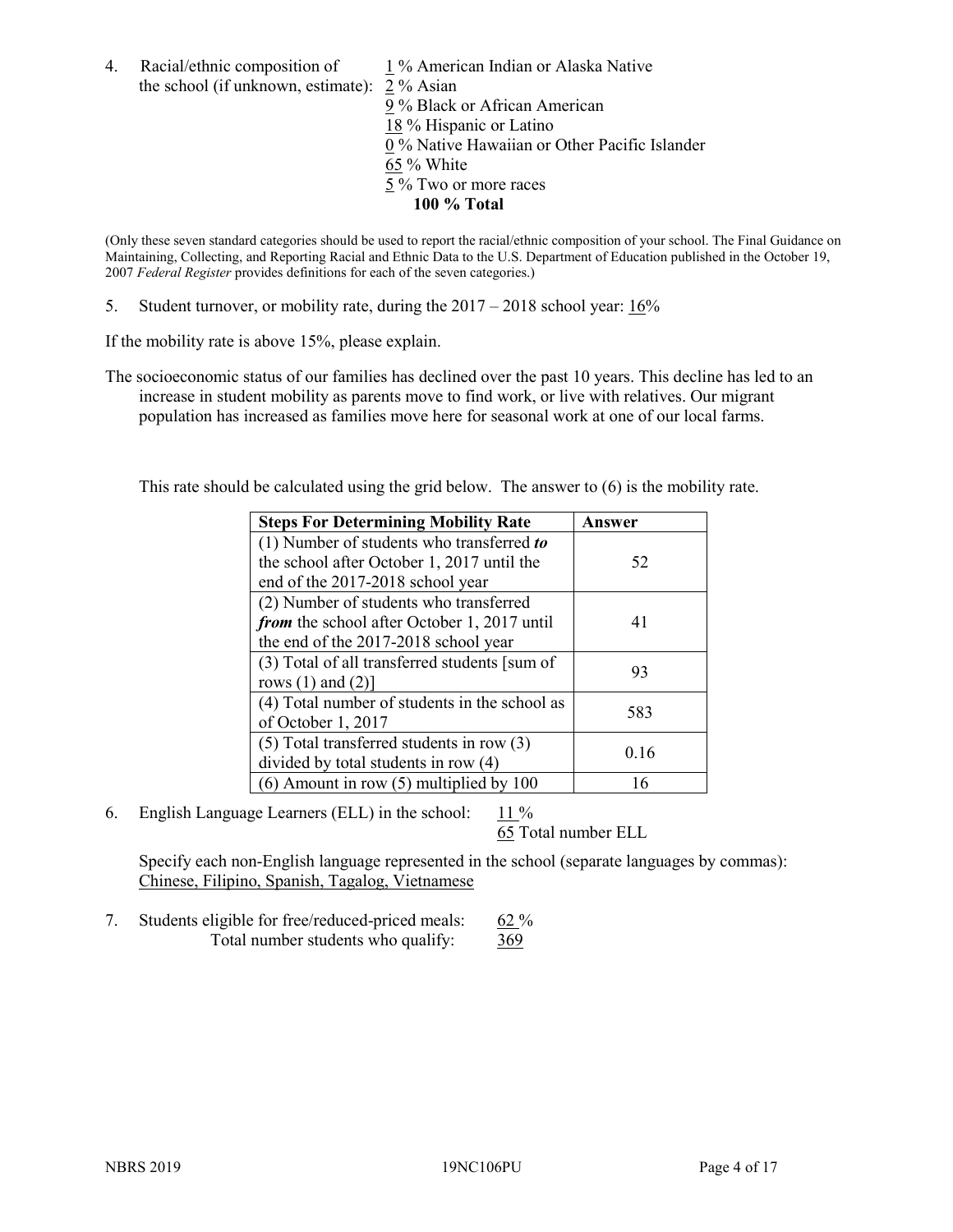71 Total number of students served

Indicate below the number of students with disabilities according to conditions designated in the Individuals with Disabilities Education Act. Do not add additional conditions. It is possible that students may be classified in more than one condition.

| 11 Autism                 | 0 Multiple Disabilities                 |
|---------------------------|-----------------------------------------|
| 0 Deafness                | 0 Orthopedic Impairment                 |
| 0 Deaf-Blindness          | 13 Other Health Impaired                |
| 9 Developmental Delay     | 29 Specific Learning Disability         |
| 0 Emotional Disturbance   | 5 Speech or Language Impairment         |
| 0 Hearing Impairment      | 0 Traumatic Brain Injury                |
| 4 Intellectual Disability | 0 Visual Impairment Including Blindness |

- 9. Number of years the principal has been in her/his position at this school:  $10$
- 10. Use Full-Time Equivalents (FTEs), rounded to nearest whole numeral, to indicate the number of school staff in each of the categories below:

|                                                                                                                                                                                                                              | <b>Number of Staff</b> |
|------------------------------------------------------------------------------------------------------------------------------------------------------------------------------------------------------------------------------|------------------------|
| Administrators                                                                                                                                                                                                               | 2                      |
| Classroom teachers including those<br>teaching high school specialty<br>subjects, e.g., third grade teacher,<br>history teacher, algebra teacher.                                                                            | 30                     |
| Resource teachers/specialists/coaches<br>e.g., reading specialist, science coach,<br>special education teacher, technology<br>specialist, art teacher, etc.                                                                  | 10                     |
| Paraprofessionals under the<br>supervision of a professional<br>supporting single, group, or classroom<br>students.                                                                                                          | 9                      |
| Student support personnel<br>e.g., school counselors, behavior<br>interventionists, mental/physical<br>health service providers,<br>psychologists, family engagement<br>liaisons, career/college attainment<br>coaches, etc. | 10                     |

11. Average student-classroom teacher ratio, that is, the number of students in the school divided by the FTE of classroom teachers, e.g., 22:1 20:1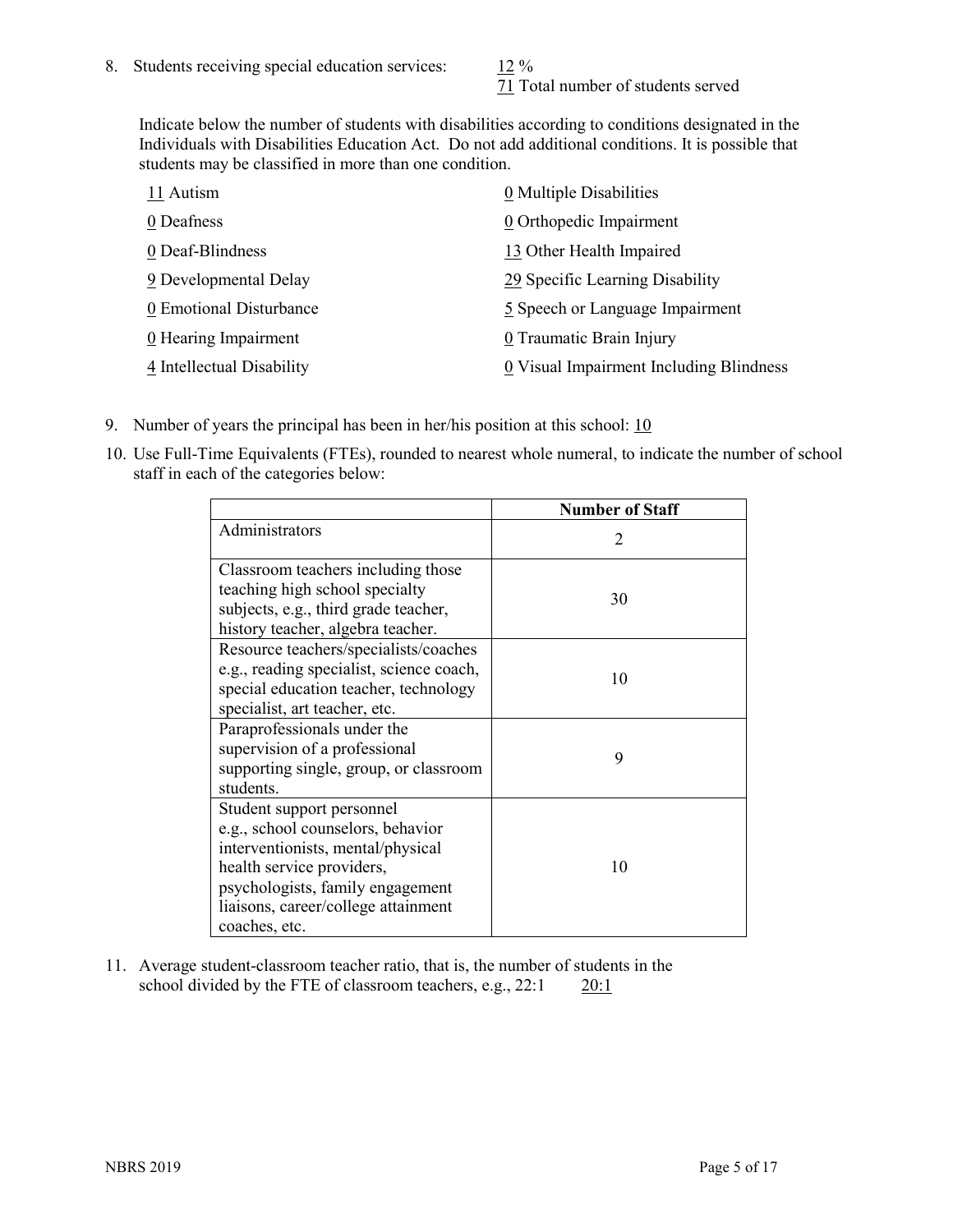12. Show daily student attendance rates. Only high schools need to supply yearly graduation rates.

| <b>Required Information</b> | 2017-2018 | 2016-2017 | 2015-2016 | 2014-2015 | 2013-2014 |
|-----------------------------|-----------|-----------|-----------|-----------|-----------|
| Daily student attendance    | 96%       | 95%       | 96%       | 95%       | 96%       |
| High school graduation rate | $0\%$     | $0\%$     | $0\%$     | $9\%$     | $0\%$     |

#### 13. **For high schools only, that is, schools ending in grade 12 or higher.**

Show percentages to indicate the post-secondary status of students who graduated in Spring 2018.

| <b>Post-Secondary Status</b>                  |       |
|-----------------------------------------------|-------|
| Graduating class size                         |       |
| Enrolled in a 4-year college or university    | $0\%$ |
| Enrolled in a community college               | 0%    |
| Enrolled in career/technical training program | 0%    |
| Found employment                              | 0%    |
| Joined the military or other public service   | 0%    |
| Other                                         | $0\%$ |

14. Indicate whether your school has previously received a National Blue Ribbon Schools award. Yes No X

If yes, select the year in which your school received the award.

15. In a couple of sentences, provide the school's mission or vision statement.

Union Elementary will teach the hearts and minds of all children through character education and rigorous academics to make them successful in a global community.

16. **For public schools only**, if the school is a magnet, charter, or choice school, explain how students are chosen to attend.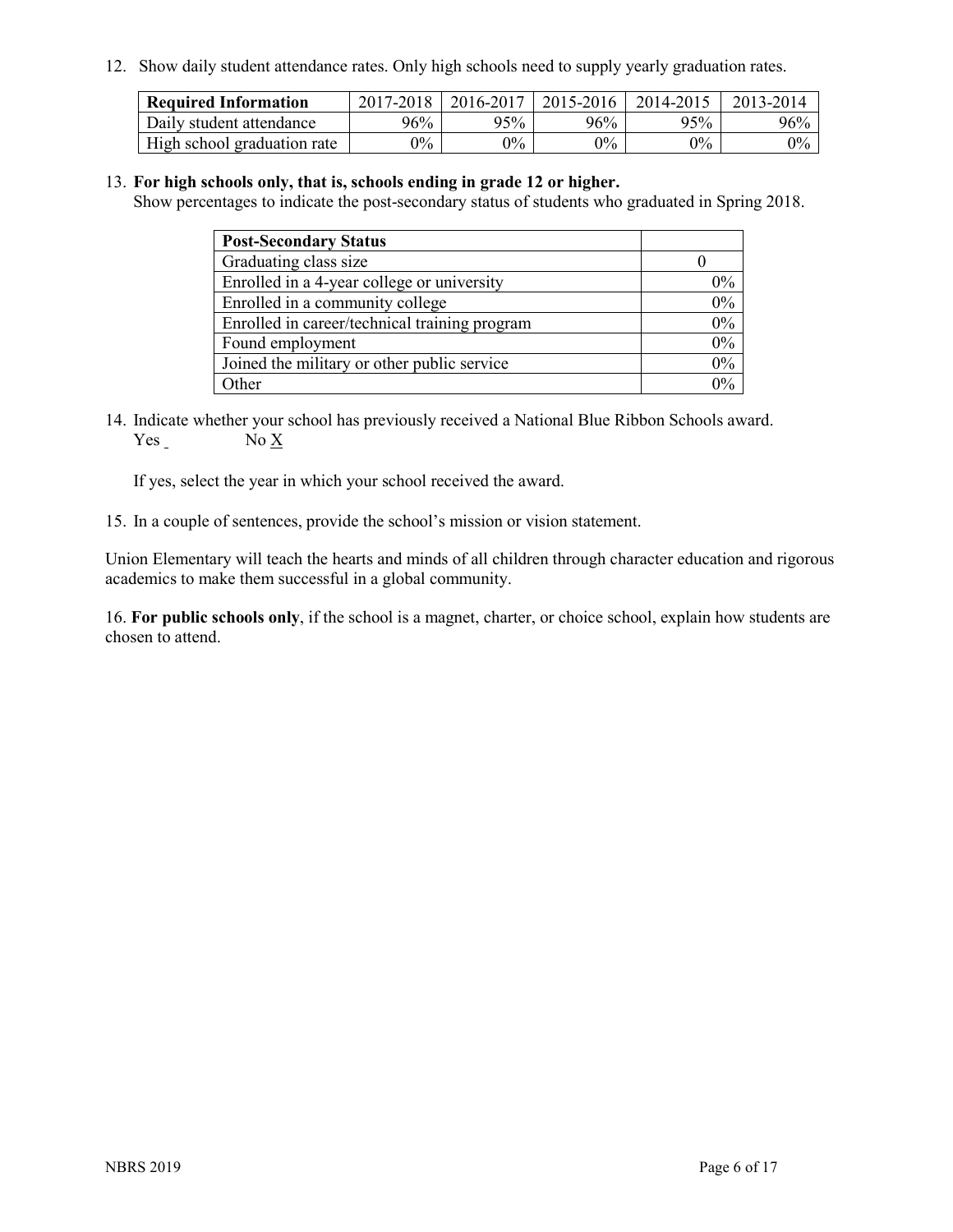# **PART III – SUMMARY**

Welcome to Union Elementary, "Home of the Dolphins". Friendly faces greet every student in the car rider line or bus parking lot to wish them a great day or safe travels home. There is no mistaking the family atmosphere in our school! We encourage school pride by joining with our PTO and purchasing every student and staff member a school shirt each year to wear on Fridays for Dolphin Pride Day. This year, our school shirt displays a bright yellow sunshine that is made of words that describe our school. It creates a positive atmosphere where students feel safe and happy and know that no matter what is going on in the rest of the world, "The Sun is Always Shining at Union"! Union serves over 600 students in grades K-5 from the Shallotte and Ocean Isle Beach communities. We are nestled in the rural town of Shallotte, 45 miles south Wilmington, N.C. and 30 miles north of Myrtle Beach S.C. The tourism industry is alive and well as families gravitate to our beautiful beaches and waterfront communities. Area neighborhoods range from golf and beach retirement communities to neighborhoods, subdivisions and mobile home parks where most of the residents with school-age children reside.

Union Elementary, formerly known as Union High School, was built in 1950 and was the high school for African-American students during that time. Since then, it has been Union Primary and is now Union Elementary. Our campus has gradually added wings and buildings over the years to accommodate growth. The 3rd/4th grade wing is the only building remaining from the 1950 original campus. There is a lot of community pride in our school that dates back to the 1950s as many of our current parents and grandparents attended Union as a child.

Union's student body has become more diversified in the past three years. The once predominantly White subgroup has decreased from 73% to 65%, while our Hispanic population increased from 16% to 18%. Our African-American population remains at 9% while our Asian, Multi-Racial and American Indian populations are each less than 1%. Our English Language Learners (ELL) population has risen from 9% to 11%, while our Exceptional Children (EC) population increased from 8% to 12%. Our free and reduced lunch percentage increased from 47% to 62% currently. One of the biggest challenges at Union has become the transiency of our students, who are constantly enrolling and withdrawing. Our socio-economic status has dropped drastically. We now have more students living in poverty, with grandparents, or with multiple families living together. Our school utilizes our parent facilitator position to coordinate resources through the churches and community organizations for our children such as weekly backpacks of food, clothing, school supplies, and meals for holidays and gifts at Christmas. We also coordinate tutoring and support services for needy students and their families.

Our Individual Student Team (IST) meets two hours or more each week to discuss ways to help students academically and behaviorally. Students are referred by their teachers after initial documentation is recorded on an At Risk Plan. Data from formative and summative assessments, classroom observations, anecdotal records, and classroom work is used and interventions are planned and implemented. Our IST team consists of the teacher, parent, counselor, administration, and an EC teacher. We utilize our behavior specialist to assist and support students with behavioral concerns once data is collected from Educator's Handbook for discipline referrals.

To aid our students in their emotional and social development, it is first important to establish clear expectations and to communicate those expectations to all stakeholders: our students, our staff, and our parents. This starts with positive morale. Our staff is welcomed back to school each year with a nice breakfast at a local restaurant on the water. After a week of preparation and professional development, our families receive a similar warm welcome from their new teachers at our Back to School Night. Families are encouraged to join Class Dojo, a communication tool that allows teachers and parents to connect from day one, promoting a positive school relationship. Class Dojo gives parents a peek into what is happening in their child's classroom, as teachers post messages, positive school events, and points for positive behavior choices. Students can even post in their portfolios to give parents a glimpse of what they are learning in school.

Our school has been recognized as a PBIS Green Ribbon School for our implementation of our Positive

NBRS 2019 19NC106PU Page 7 of 17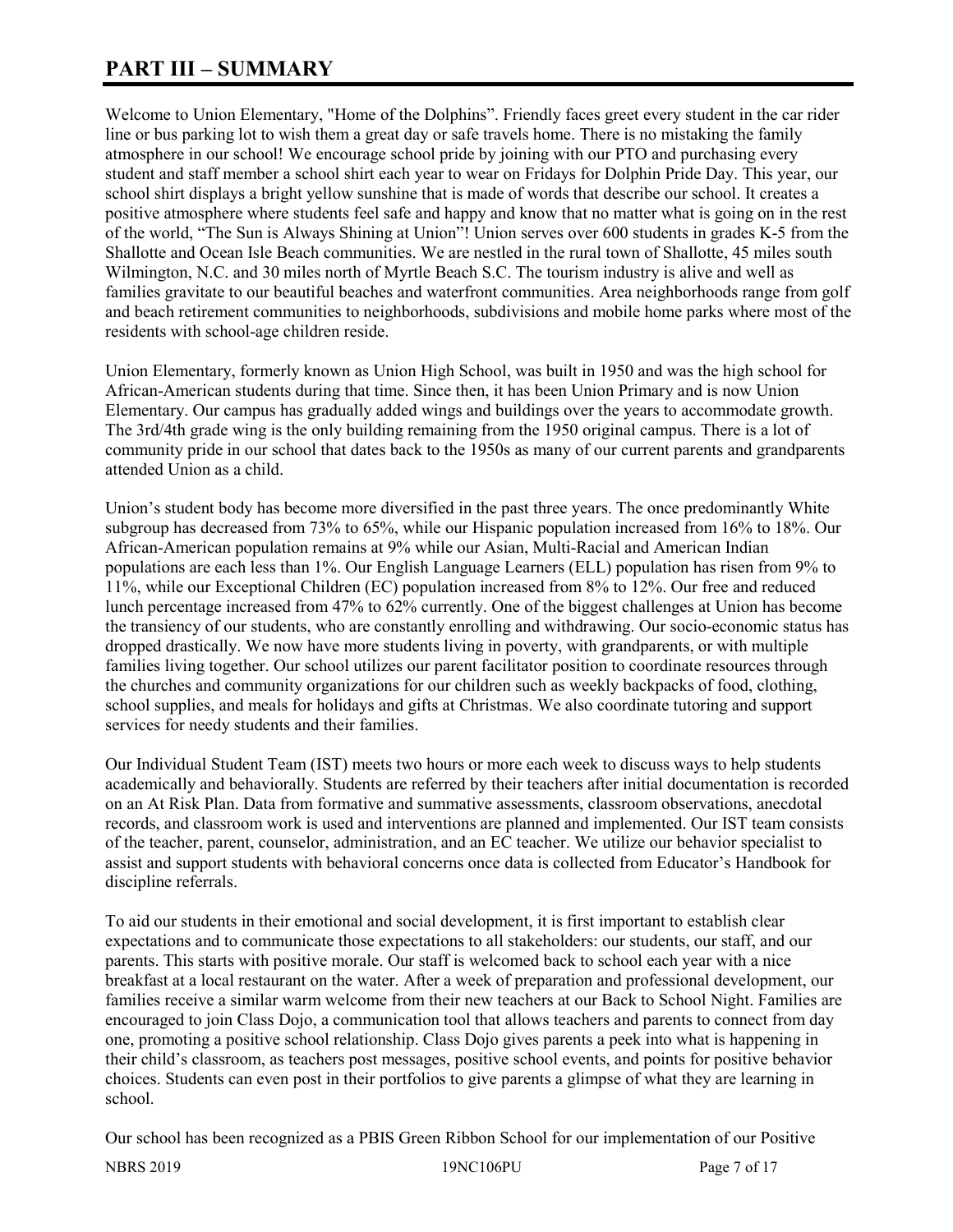Behavior Intervention and Support program and this year we were recognized as a Model School. Our students understand the school's expectations for being respectful, responsible, and safe in every location of our school campus as well as the bus. This helps to promote a school wide culture of safety and promotes a learning environment allowing all students to thrive.

We strive to educate the hearts and minds of our students. Our students receive excellent instruction by our highly qualified staff in academics, as well as the arts. Dolphin pride is evident as you tour our school, talk with students and staff, and observe in classrooms. In each classroom, high quality instruction is occurring, reflected in our state test scores, in the voices of our chorus as it sings, and in the artwork and work samples displayed in our hallways. Each week teachers plan core instruction and common assessments based on data analyzed in their Professional Learning Communities (PLCs). This ensures a high quality education for our kids!

Although our demographics have changed, we continue to challenge our students through rigorous instruction and maintain high student achievement. Union, a Title 1 Distinguished School Nominee in 2011, a Distinguished school winner in 2017, and a nominee again in 2018, has been recognized in the past as a School of Distinction and an Honor School of Excellence. For the past 4 years, we have been named a Title 1 Reward School for high sustained student achievement. Over the past six years, our school has consistently performed well on the NC EOG test. Our reading proficiency remained at 73.3% in 2013 but increased this past year to 80.3%, while math proficiency has grown from 67% to 91.5%. Science has increased from 81% to 92.3%. Overall, our achievement score increased from 78% to 86.8%, while our overall growth index has exceeded growth for the past six years. Our school performance grade is an A.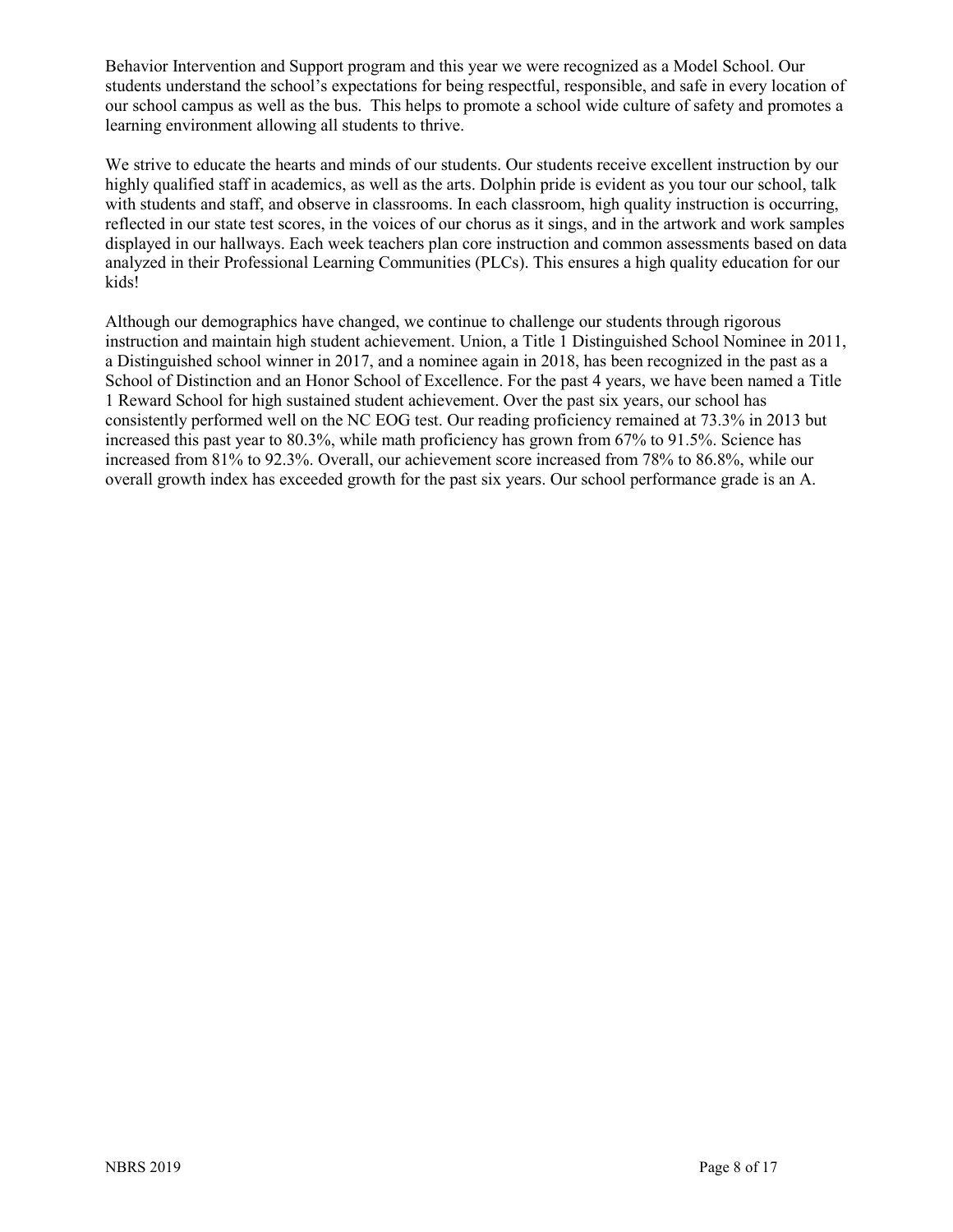## **1. Core Curriculum:**

#### **1a. Reading/English language arts:**

Embracing a balanced literacy approach based upon the NC Standard Course of Study, our teachers plan challenging, standards-based lessons. Our teachers are trained in Reading Research to Classroom Practice, which enables them to meet the various needs of our students. They utilize data from mClass assessments and NC Check-ins to note students' instructional levels in order to form small ability-based groups. Our teachers utilize Jan Richardson's Guided Reading Model in grades K-4. In grades K-3, students are learning to read with the five basic components of reading including phonemic awareness, phonics, fluency, vocabulary, and comprehension. Leveled readers are the main source for guided reading. Teachers are able to analyze reading behaviors as they listen to students read individually and take anecdotal notes. Through differentiation, they vary the content (leveled readers or various texts,) the process (strategies for reading and comprehending,) and the product (written response). Our teachers create literacy centers which include word work, writing, and technology. By utilizing technology based programs such as Letterland, Moby Max, and RAZ Kids, students practice literacy based activities in English and in Spanish. These stations help students with phoneme segmentation, nonsense word fluency, fluency, and comprehension. Students in grades 4 and 5 are reading to learn with a focus on different genres, comprehension skills, and higher order thinking processes relating to more complex texts. Chapter books, Storyworks, Flocabulary, Readworks, Read Theory, EPIC!, and CommonLit are some of the resources or websites helping our older students with their acquisition of vocabulary and comprehension proficiency. Read aloud is an important time for students to hear quality literature being read fluently.

We also utilize the Empowering Writers Framework to provide students with the tools to express themselves in written form, share their opinions with valid reasons, and provide a written response to text. Teacher modeling is important in writing. Using mentor texts, students strive to emulate the writing of famous authors. Our students write across the curriculum in all grade levels daily, as is evident in the writing samples on the hallway walls, interactive journals, and collaborative projects in Google Classroom. In addition to differentiation in the classroom, research-based interventions are provided to students who have areas of concern with their reading skills. These interventions are discussed during Individual Student Team (IST) meetings with the teacher, parents, instructional coach and administration, and implemented by the teacher.

## **1b. Mathematics:**

Professional Development in Math Foundations has proven to be essential in raising our math scores and helping students grow in their math skills. Math foundations was designed to develop teachers' mathematical content knowledge and ability to deliver a coherent mathematical message through instruction. It is crucial that all teachers use the same academic vocabulary that is in our mathematical standards. Math has a language that we should all use consistently from kindergarten through fifth grade. Our students need time to engage in hands-on learning, going from concrete to abstract concepts, depending on the readiness of the students. Through guided groups, the teacher is able to analyze the students' ability to solve complex word problems. Math automaticity is encouraged in each grade level. Xtramath.org is used in grades 2 - 5 to ensure that our students know math facts, as well as the processes to solve problems.

During PLCs, our teachers collaboratively plan rigorous, engaging lessons by utilizing the standards, data from the K-2 math assessment, historical EOG data, common formative assessments, data from NC Check Ins, Mentoring Minds resources, and other resources from the NCDPI (North Carolina Department of Public Instruction) website. Our teachers use a similar approach for small groups in math as they do in reading.

Students in K-5 are ability grouped for math daily. Teachers lead guided math groups where a new concept is taught or retaught at the teacher table. This enables teachers to identify student misconceptions and give immediate corrective feedback as well as challenge students to develop their higher order thinking skills.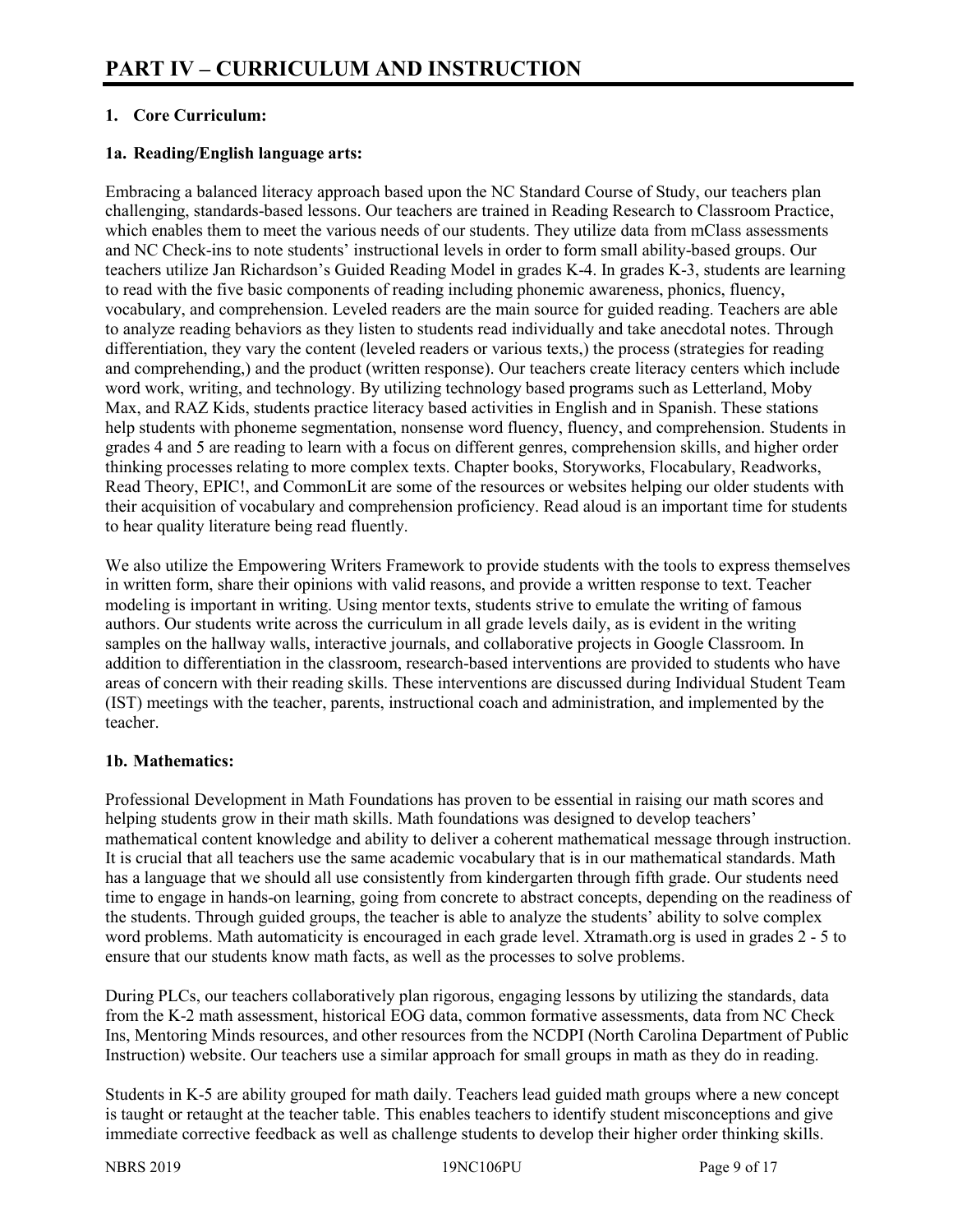Teachers use a variety of manipulatives such as counters, 3D shapes, attribute blocks, base 10 blocks, fraction tiles, Double Dice, geoboards, baby bear balance, and mini clocks. We also use representations such as number lines, fraction clothesline, tiles in the hallways for area and perimeter, and lots of other visual and tactile supports, to provide concrete experiences for our students. Students keep an interactive math notebook to record vocabulary, strategies, and math examples for later reference. Videos from Kahn Academy, Learn Zillion, or Math Antics provide demonstrations to introduce or reinforce concepts. During the math block, students work in small groups with task cards, in spiral review stations, or in a technology group where they use a program such as Moby Max, Reflex Math, Freckle, Prodigy or IXL to reinforce their math skills. Our School Performance Grade in math is an A.

#### **1c. Science:**

Union Elementary students are not only taught science, but how to think like scientists. Teachers and students have been spotted wearing lab coats and goggles as they "do" science by exploring, conducting experiments, and observing. Their science lessons come alive for them. Students are seen in the hallways building different structures such as roller coasters to check out force and motion. Weather is more memorable when a local TV weatherman visits our school and talks with the students about the different weather patterns. Chirping can be heard in the second-grade hallways when our students are charged with taking care of eggs in an incubator until they hatch to study life cycles. Butterflies seen in the courtyard might have come from observing the four stages of butterfly development. Virtual reality kits allow students all grades to experience virtual field trips, helping to build background knowledge that is so important, especially for our ESL population. Seeds of Science is a research based curriculum that teaches essential science understanding while building literacy skills. Union uses the kit resources including such items as soil, batteries, rocks, minerals, salt, and the leveled readers as well as Science Weekly newspapers and hands on experiments to supplement our standards.

The community is also involved. Union hosted a STEAM (Science, technology, engineering, arts and math) night where teachers set up and facilitated many science stations including a life size inflatable whale from our UNCW partner in the gym. We heard many "oohs and aahs" as students marveled at the size. There was also a display of ocean artifacts from the Coastal Museum in Ocean Isle Beach, a soil and erosion table from the Brunswick County Soil and Water Conservation, hands-on experiments, and a 3D printer from our CTE (Career Technical Education) High School. Future inventors were able to display their new ideas at the Invention Challenge. Ozbot robots were available for students to learn to code. Our STEAM Wall of Fame pictured many scientists for students to view showing the many careers available in science, technology, engineering, art, and math. Student Council members dressed as famous professions or heroes in the STEAM fields in a walking wax museum. Over 200 families participated in this fun-filled event.

Our 3rd, 4th, and 5th graders participate in Science Olympiad, a competition held annually at a local high school. For months, students and teacher leaders prepare on particular topics, becoming experts on a certain quest. On the actual day, there is much competitive buzzing as our excited students compete in such activities as rocket launching, bridge building, backyard biologists, super sleuths, and science sketchers. The excitement isn't just about this day, Teachers have been working on these activities with dedicated students after school for months. STARbase visits Union each year and students are exposed to hands-on, minds-on experimental activities. Teamwork is stressed as they work together to explore, explain, elaborate and evaluate concepts. With our real-life, engaging, inquiry based science curriculum, Union's students are prepared to compete successfully in a global economy.

## **1d. Social studies/history/civic learning and engagement**

What do you get when you combine soda bottles and biographies? Bottleographies of course! Our students research famous people, and create a bottle in their image, complete with clothing and hair. Speaking skills are enhanced as the students present about their person in class. Students participate in a live wax museum and line our hallways dressed as a famous person. Just like in a museum, you push their button and they speak about their character. During the holidays, as a part of their economics unit, students work in a "factory" learning about supply, demand, and quality control as they hand make items to sell at their "classroom shop."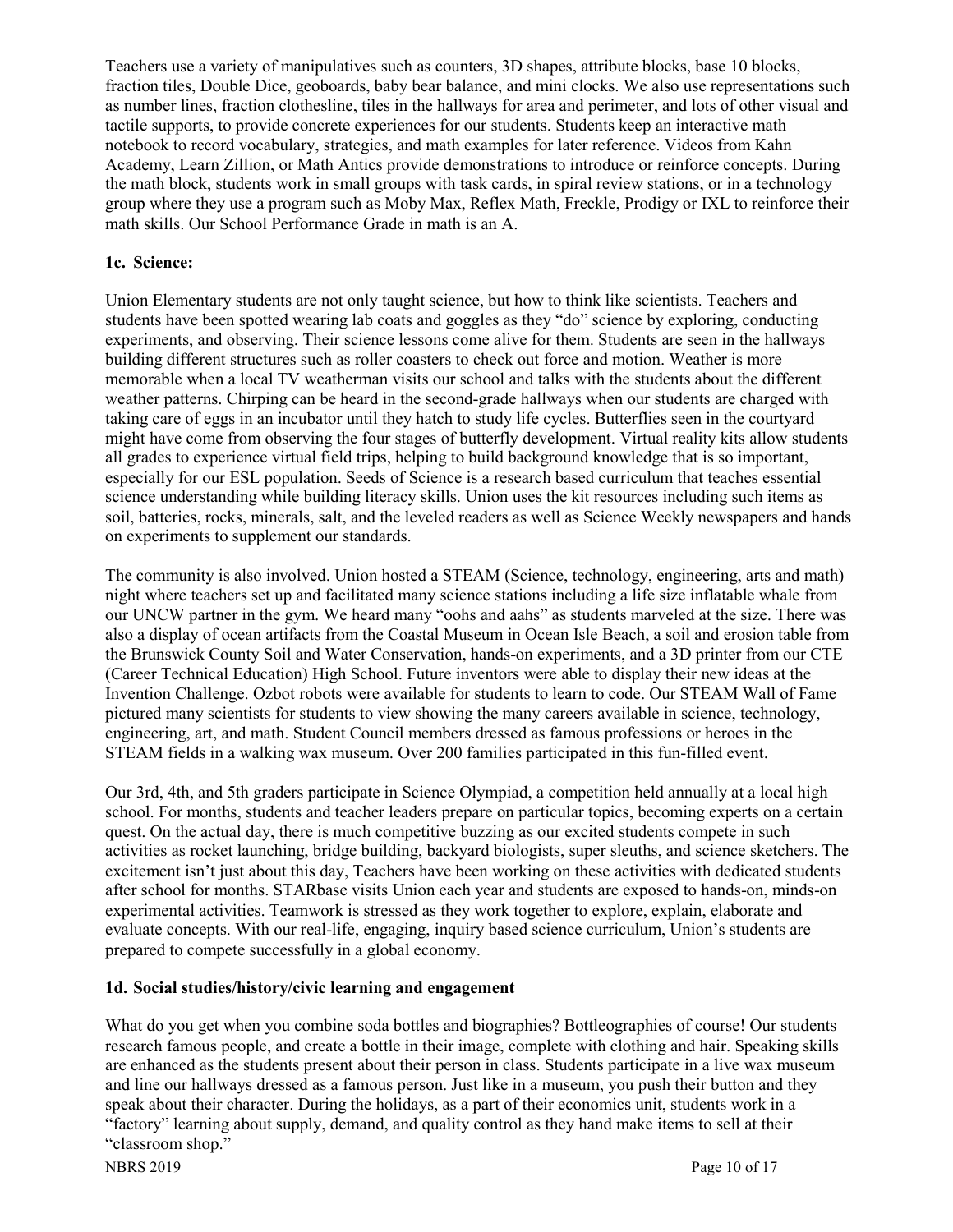Again, in an effort to make learning fun and since geography skills can be challenging, students learn about history when teachers have them set up toy soldiers on maps to reenact war battles. One grade level does a postcard project where they add postcards from all over the world to a map to visualize where the places are located. Union's writing club worked to create a history of Union Elementary. The students interviewed former students (some from the class of 1954) and people from the community to gain rich knowledge of our school. They even learned that Union was previously an African-American School.

Social studies comes to life through meaningful field trips. Brunswick Towne, during Heritage Days, is set up as the old colonial port as it was in the 1700's. Students get to visit stations where they see colonial toys, weapons, stocks, and pillaries. Excitement flares when they make candles and butter. Fourth graders get to visit Raleigh, our state capital as well and tour the science and history museums. As a culminating activity in fifth grade, students go to Washington, D.C. to view the National Monuments and museums. All of our social studies activities continue to support the concept of helping our students become productive, well informed citizens in our communities and instills in them the heritage of our state and country.

#### **1e. For secondary schools:**

## **1f. For schools that offer preschool for three- and four-year old students:**

## **2. Other Curriculum Areas:**

Union's amazing enhancement team consists of art, music, physical education, guidance, and media/technology, weaving all of our students in a five-day rotation once a week. The resource team works together in lesson planning to align their lessons to the NC standards. They meet with classroom teachers to provide support and resources to enhance lessons from the classroom. They also support instruction by teaching small groups of second graders daily during Dolphin Enhancement time, our intervention block. The team facilitates school wide programs or grade level performances such as plays, musicals, or a fifthgrade talent show. One example of their teamwork is our Veteran's Day Program honoring our veterans with patriotic songs, artwork, and poetry written by our students. Students applaud as our visiting Veterans sign a flag displayed on our wall. Imagine our excitement when one Veteran came from overseas duty to surprise his daughter at the program! Our enhancement team meets for lunch daily to plan such celebrations as dances, Art in the Park, and duty-free lunch for teachers as a part of PBIS.

Union's halls resemble an art gallery as our art teacher works with her students to create "frameable art". Students study famous artists and recreate pictures in their style. NC standards are met through teaching genres, art vocabulary, writing, patterns, tessellations, and measurements. Student artwork with NC symbols (fourth grade) and USA symbols (fifth grade) are displayed throughout the building. Multiple mediums such as clay, pastels, chalk, paint and colored pencils are used to teach art concepts. Our students are entered in various contests and participate in county-wide Arts Alive. Our art teacher produces a beautiful yearbook providing our students with a collection of memories to treasure each year.

When it comes to music, our students are in tune and engaged in a variety of experiences ranging from singing to playing instruments to performing. We see math concepts integrated through music note values, counting rhythms, and beats. Writing is also included as students research and write about famous musicians. Our students thoroughly enjoy the holidays as they get to travel the world and learn about celebrations in other countries. Students experience traditions of other countries through music and stories. We feel this promotes an awareness of cultural differences around the world. Students are invited to join the Union United chorus which practices weekly before school starts and performs several times throughout the year for students, staff, community members, and parents. A select group of students are chosen to participate in a county wide concert as part of an Honors Chorus.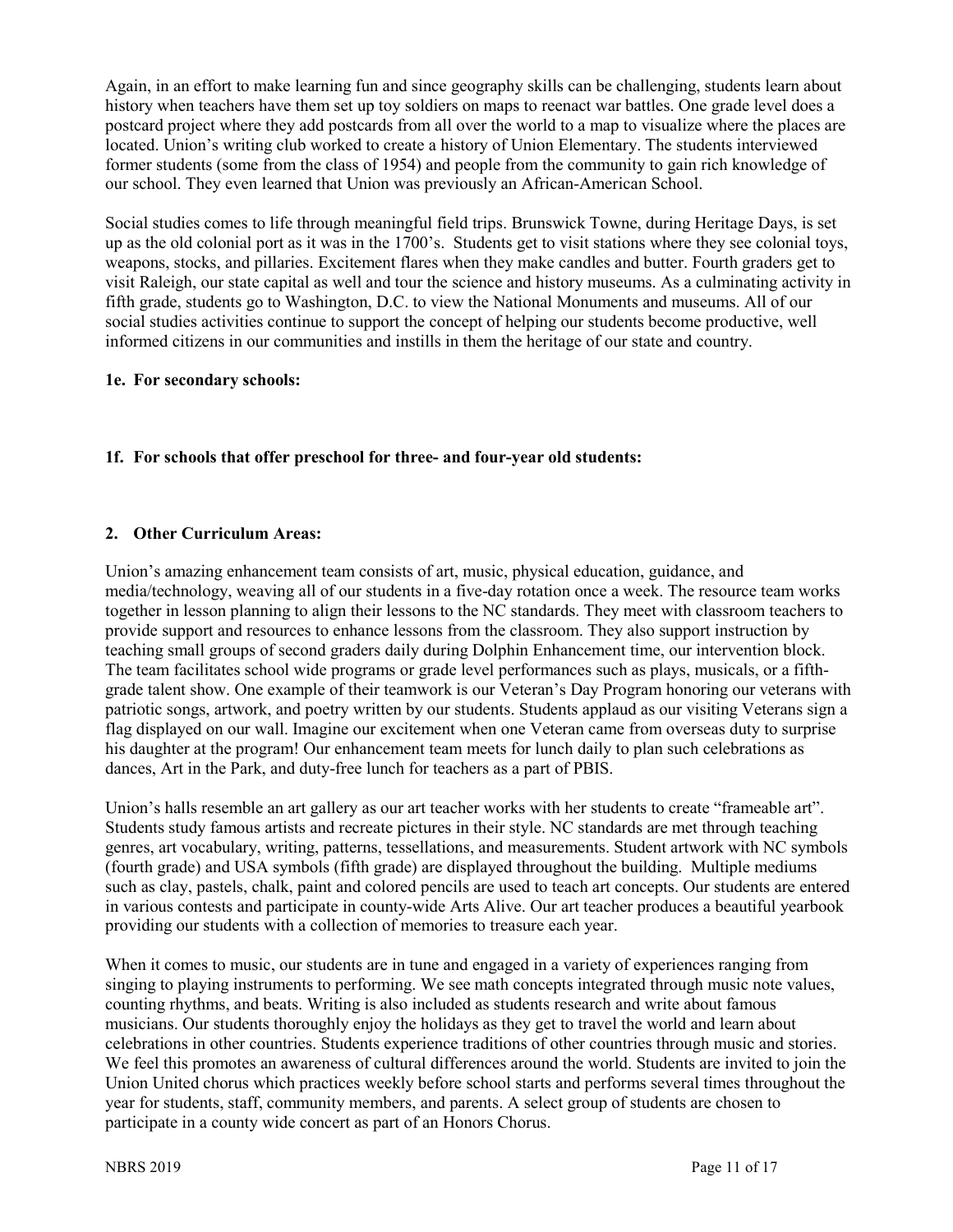Union's physical education program can run with the best as we participate in many county initiatives including First Tee school program with Champion's Challenge, and Project Fitness. Both programs are county led initiatives that Union participates in to build our students' character and self efficacy. First Tee and Champions Challenge are programs that teach character education, including their nine core values through the game of golf. Project Fitness gives the students a chance to participate in track type events and interact with students across our county to develop teamwork and sportsmanship skills. Inside our school building students take physical education classes weekly where they learn the history of sports, dances from other countries, the rules of different sports, and even practice spelling with jump ropes. Physical fitness and character education are the themes of this class.

Union dolphins receive character education lessons weekly during guidance class where our goal is to create responsible, respectful and safe citizens for life. Our counselor also pulls small groups of students weekly to provide support with topics such as grief, social skills, compassion, and impulse control. Our students love Red Ribbon Week where our guidance department bring awareness and provide strategies to "Say No to Drugs." Students wear different items each day such as crazy socks and boots to stamp out drugs.

Our Media Center is an inviting mecca of books and technology. This year, we added two stationary bikes for students to ride and read, along with some high-tech equipment to produce a quality news program daily. Union's media and technology teacher works on a regular basis to coordinate with classroom teachers to integrate their standards into her classes. The media program supports global awareness, digital citizenship, and cultural understanding through research projects directly related to classroom subject areas. She takes student interest into consideration as she orders books they will love to read! The students are equipped with chromebook to use for their research. Students are exposed to a digital learning experience in a method that helps them become knowledgeable about 21st century skills. At least once per year a book fair is hosted in the media center where students can browse and purchase books for reading at home. One of our unique traditions at Union is that every student receives a free book of their choice each year before our Christmas break. This encourages reading over the break and also places another book in their home. It promotes the joy of reading thus encouraging our students to become lifelong readers. We feel that their love for reading plays a huge part in their success as evidenced in our EOG (End of Grade) reading scores.

#### **3. Special Populations:**

Union's student population reflects the community in which we live. Our teachers plan rigorous lessons and use a variety of methods and resources that differentiate instruction for our students. Examples include but are not limited to leveled readers, small homogeneous groups, as well as texts both in spanish and english. As evidenced in our demographics, Union hosts a high percentage (18%) of Hispanic students. To support our ELL students, we actively sought and hired a Hispanic teacher assistant who represents their population and is a liaison between school and home. ELL services are provided to support students as they facilitate assessments and utilize the data to provide appropriate leveled instruction. Our migrant teacher visits and communicates with the families who enroll due to seasonal work, thus helping them transition into our school. To assist with our non-English speaking ELL students, we recruited a Spanish speaking volunteer who comes weekly to assist with language acquisition skills and basic communication between the student and their teacher. Visual supports, as well as peer helpers, are a valuable asset in helping these students.

We are growing our EC students at Union by ensuring that they have core instruction and are provided EC services in and out of the classroom. It was a huge undertaking this year to implement inclusion services for our separate setting EC students in grades 3-5. This enables those students to hear and experience core instruction with the support of an EC teacher. We have found this especially valuable with academic vocabulary and hands on experiences. When EC students collaborate with regular ed students about their learning, it helps close the gap and great things happen! This strategy is also good for our regular education students and teachers as it makes them aware that when we utilize each other's strengths, everyone benefits.

NBRS 2019 Page 12 of 17 Union is determined to grow their academically gifted students as seen in the development of a nurturing program for grades K-3 and as witnessed in the rigor and extension of the curriculum with our AIG students in grades 4 and 5 who are identified through COGAT and ITBS testing. This year students in grades 4 and 5 who scored a Level 5 in math are being challenged through an accelerated math class. In addition to core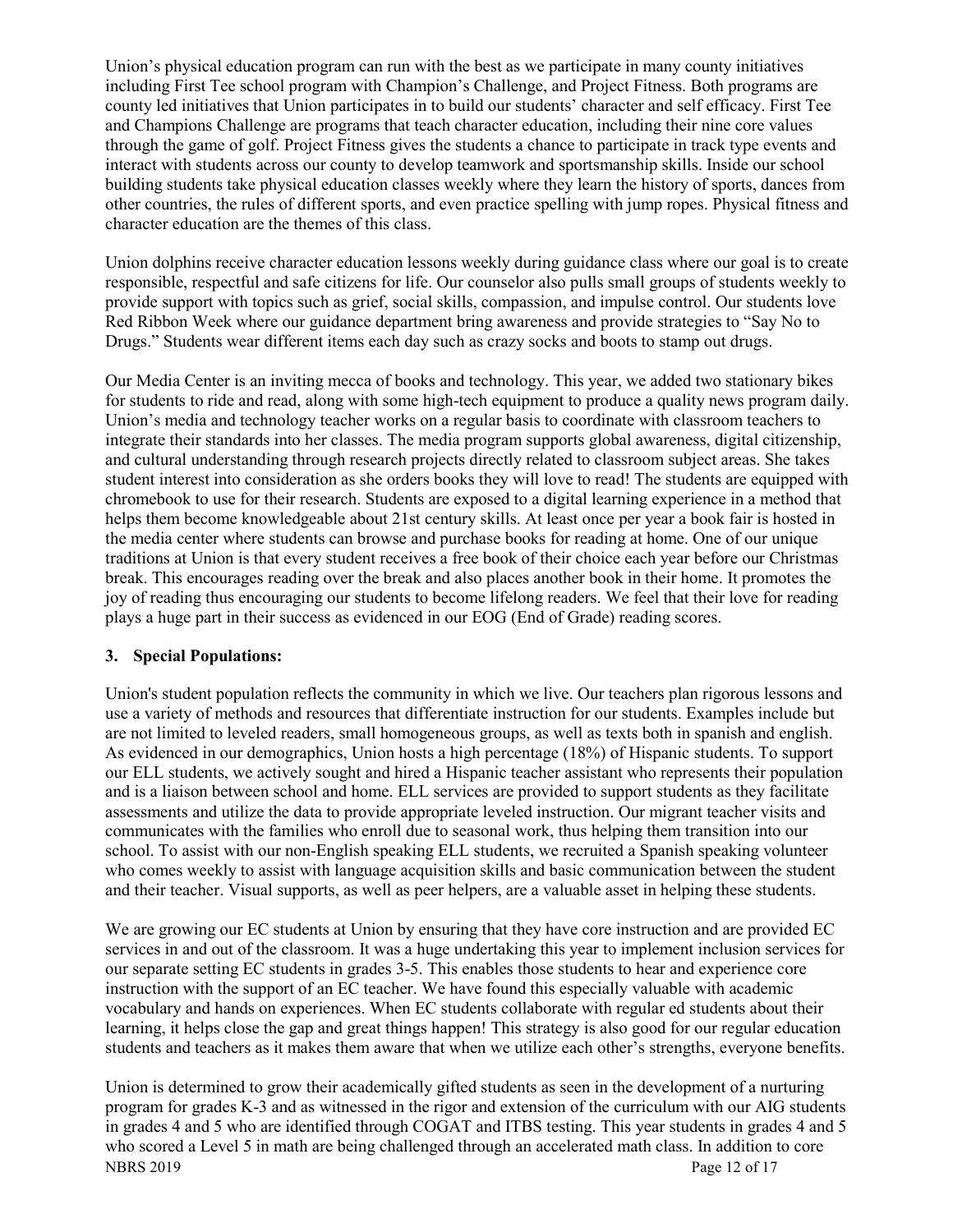curriculum, these students are challenged through more problem-based learning and enhancing of their critical thinking skills. Rigor is obvious as these students "LIVE" in the upper levels of Bloom's where they analyze, create, and evaluate in all subject areas during the course of the day. It is these students who SHINE in county competitions such as Battle of the Books and Science Olympiad. Learning is enhanced when they utilize technology such as Google Classroom to collaborate, communicate, and create presentations via Google slides. The use of differentiation by our teachers enables us to challenge all students in our school, whether identified or not. We feel our students do well because of our high expectations and the level of support they are provided on a daily basis.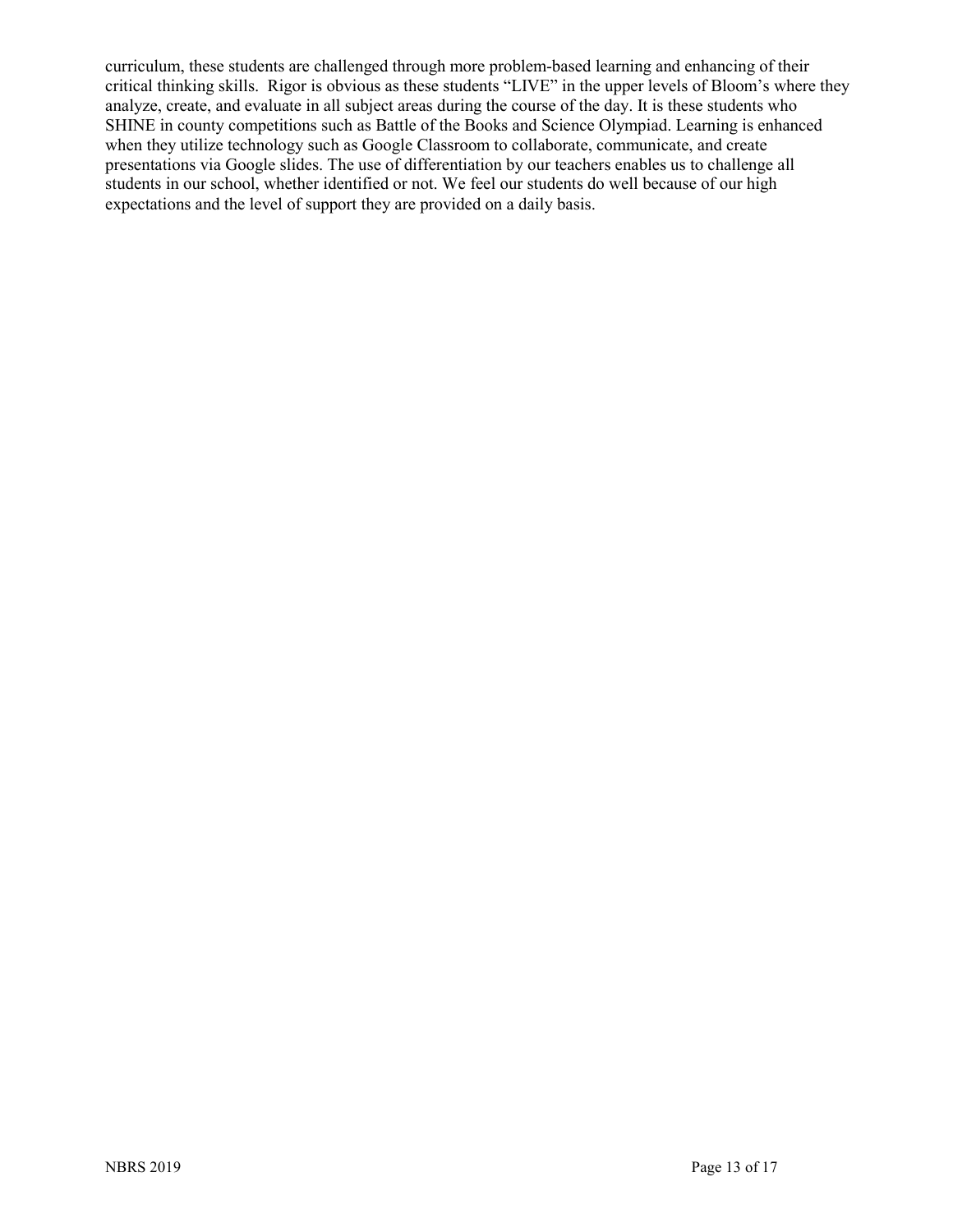#### **1. School Climate/Culture:**

A unique feature of our school is the quality of our staff. Every staff member, from the teachers and assistants to the front office staff, from the custodians to the cafeteria workers, works hard and truly cares about our children. According to our Teacher Working Conditions Survey, teachers at Union are very happy and feel supported which attributes to our low teacher turnover rate. Normally teachers only leave if they retire or move away. Our highest scores on the TWC survey were in the areas of having sufficient access to instructional technology, maintaining clear and two way communication with the community, community support, safe environment, encouraging teachers to be leaders, maintaining an atmosphere of trust and mutual respect in the school, holding high expectations for our teachers, using data to improve learning, providing teachers valuable feedback, and protecting instructional time. Our scores in every single category went up from 2014-2016.

At Union, our students have the opportunity to participate in extracurricular many programs/activities. In 2015, we started a Student Council with elected officials. They meet monthly and drive community outreach programs such as community food drives and school wide service learning projects. We also offer programs such as Battle of the Books to engage our readers in friendly competition while expanding their reading comprehension and Science Olympiad to encourage our students to problem solve and explore STEM activities. Our Dolphin Dashers Running Club and Project Fitness Team both encourage healthy lifestyles, while the Writing Club nurtures creativity. Our First Tee program teaches character education to our students through golf. Our students enjoy expressing themselves and making a joyful noise in our Union United Chorus. Our Dolphins On Air morning news program encourages social skills and good communication. All of these clubs help build student leaders and give students another reason to love school. Students are invited to be involved in these before and after school activities managed by teachers. Times are alternated between mornings and afternoons to ensure that our students who ride the bus can attend meetings.

We utilize PBIS to teach appropriate behaviors for our students, just as we teach reading and math. Rewarding students through classroom stores, PBIS school store on a cart, and our school-wide 9 week celebrations encourages our students to exemplify positive behaviors. This year, our school earned the PBIS Model School Recognition. We have a Buddy Bench which was built by one of our parents with funds raised through our Student Council. It was placed on the playground to give students a place to sit when they need a friend. Our Student Council plans and leads service learning projects to benefit charities. One of our 4th grade classes started a Food Share Program where students can leave unopened, nonperishable food in a basket on the cafeteria table instead of throwing it away. Other students are allowed to take the food so that no one goes hungry and food is never wasted. That 4th grade class presented the idea to the Board of Education and received the green light to implement. Ultimately we believe all of these factors contribute to creating an atmosphere that is "Always Sunny" and always loving for our students staff and parents.

## **2. Engaging Families and Community:**

One of the unique features of our school is the abundance of community support. We are blessed to have a parent facilitator/volunteer coordinator, because our school hosts over 150 volunteers from the community. These volunteers share our philosophy that our children come first. This is evident as they read, eat lunch, and work with students each week on such things as reading, multiplication facts, and sight words. We have a variety pack consisting of retired educators, parents of past and present students, local business owners, pastors, and church members. Our Watch D.O.G.S. (Dads of Great Students) program has drawn more male volunteers into our school. While the expectation is one day, most become addicted and end up returning over and over. We also host the Canine Angels, therapy dogs who come in each week to "read" with our 2nd graders. Our Wings Ministry Backpack program serves more than 25 students in our school, providing them with a backpack of food to take home each week. To connect with the community, our school hosts a Union Eat Out Night at one of our local restaurants each month. Families and school staff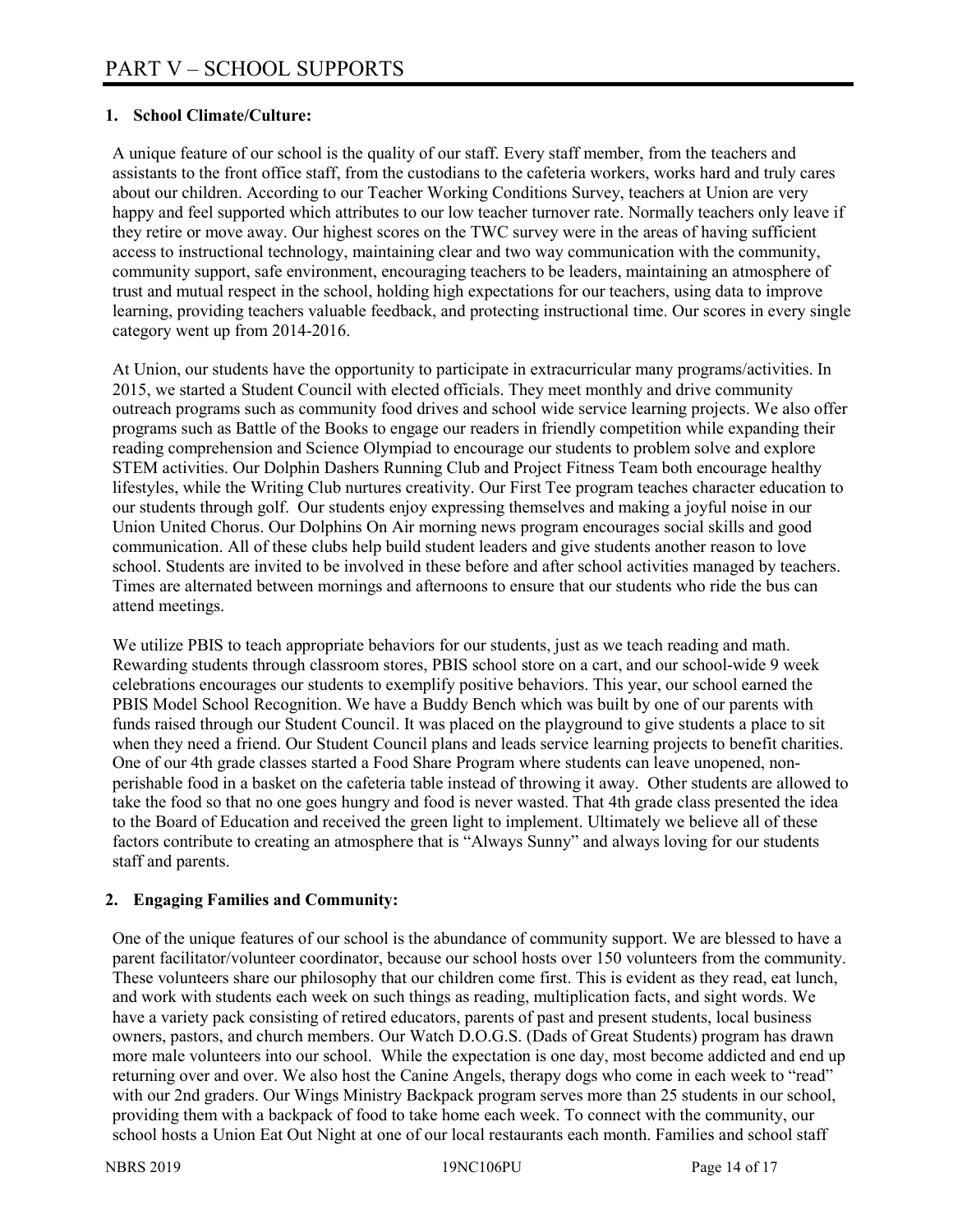gather together to eat and fellowship. The restaurants send back a portion of the proceeds to our school to help fund our school-wide PBIS celebration at the end of the school year. Our community support also comes in the way of donations. The amount of financial support we receive from corporate sponsorships (\$25,000 in 2018,) such as churches, local businesses, and even the ABC store, enables us to stay up to date with the latest technology as well as playground equipment. Our PTO strengthens our relationships with the community as they reach out for support through our fall festival, corporate sponsorships, and other events that raise revenue and increase parental support at school. They support classroom instruction by providing funds for instructional supplies as well as supplemental resources such as Storyworks and Social Studies/Science Weekly. They are instrumental in providing the "extras" that help our teachers and students be successful. For example, they have dressed even a 1:1 chromebook initiative for each of our 2nd-5th graders. Our teachers also reach out to the community by writing grants that help fund website subscriptions, school events, field trips, or classroom materials. They have brought in thousands of dollars through Donors Choose, ATMC, Bright Idea Grants from our Duke Energy and Burroughs Wellcome.

Twice a year, our students are rewarded for their academic performances at our school-wide awards programs. Citizenship is recognized by our local Rotary Club, and Principal's Awards are given to students who shine in all areas. Children who meet academic goals, participate in clubs, or have perfect attendance, receive recognition. At this programs, parents and grandparents fill the gym to praise the efforts of our students. Our final hurrah is a big celebration at a local water park to reward our students and staff for a job well done! Some of our students have their first experience in a water park under the watchful eyes of our staff.

#### **3. Professional Development:**

Annually, teachers complete a county survey stating the types of professional development (PD) they believe they need to serve their students. Using that information and our School Improvement Plan, our school aligns our professional development plan to district initiatives. Our county encouraged all teachers to have PD in Learning Focus Lesson Planning, Reading Research to Classroom Practice, and Math Foundations. Two summers ago most of our teachers participated in Teacher Academy, working as a united front to plan long term lessons for each grade level. Our county allows teachers to select PD of interest, especially in the area of technology. Tech Camp offers a wide array of topics to keep our teacher up to date with technology. Teachers can also earn micro-units independently by taking courses related to digital learning competencies. Our District Instructional Technology Facilitator tailors PD relating to technology to needs of each grade level.

All of the teachers at Union have had professional development in reading to increase fluency and comprehension. We chose the Jan Richardson Guided Reading Model as our framework. Students in K-5 are involved in literacy groups daily which supplement the guided reading instruction taking place at the teacher's table. Our teachers also utilize their Reading Foundations training during this time. We feel this attributes to our kindergarten students being 86% at or above grade level (7% on grade level, 79% above grade level) at the end of the year when 53% of them were intensive (far below) when they entered. Our data also shows that in grades 1-5, students continue to make huge gains in their reading. Our School Performance Grade in reading is a B. We know our students are growing because our EVAAS growth score is 91.7 (Exceeded), and data from mclass and EOG testing shows this as well. In addition, we have had professional development in Learning Focused Lesson Planning, Empowering Writers, and Letterland.

In place of staff meetings, we have provided teacher led in-house PD in guided reading, guided math groups, writing, strategies for helping ELL students, math foundation strategies, and Mindset de escalation strategies for students with behavior concerns. Teachers in our building are involved in quarterly grade level walk through sessions as well as monthly individual peer observations. Our teachers were involved in a Ron Clark "Move Your Bus" book study. A team of teachers from Union visited the Ron Clark Academy in Atlanta, Georgia last October and returned to energize our staff! Two of our fifth-grade teachers had the opportunity to attend NCCAT at Ocracoke to learn more about writing. In turn, they shared their newly found knowledge with the rest of our staff!

NBRS 2019 Page 15 of 17 Union's teachers present professional development at the county and state levels. Examples of teacher led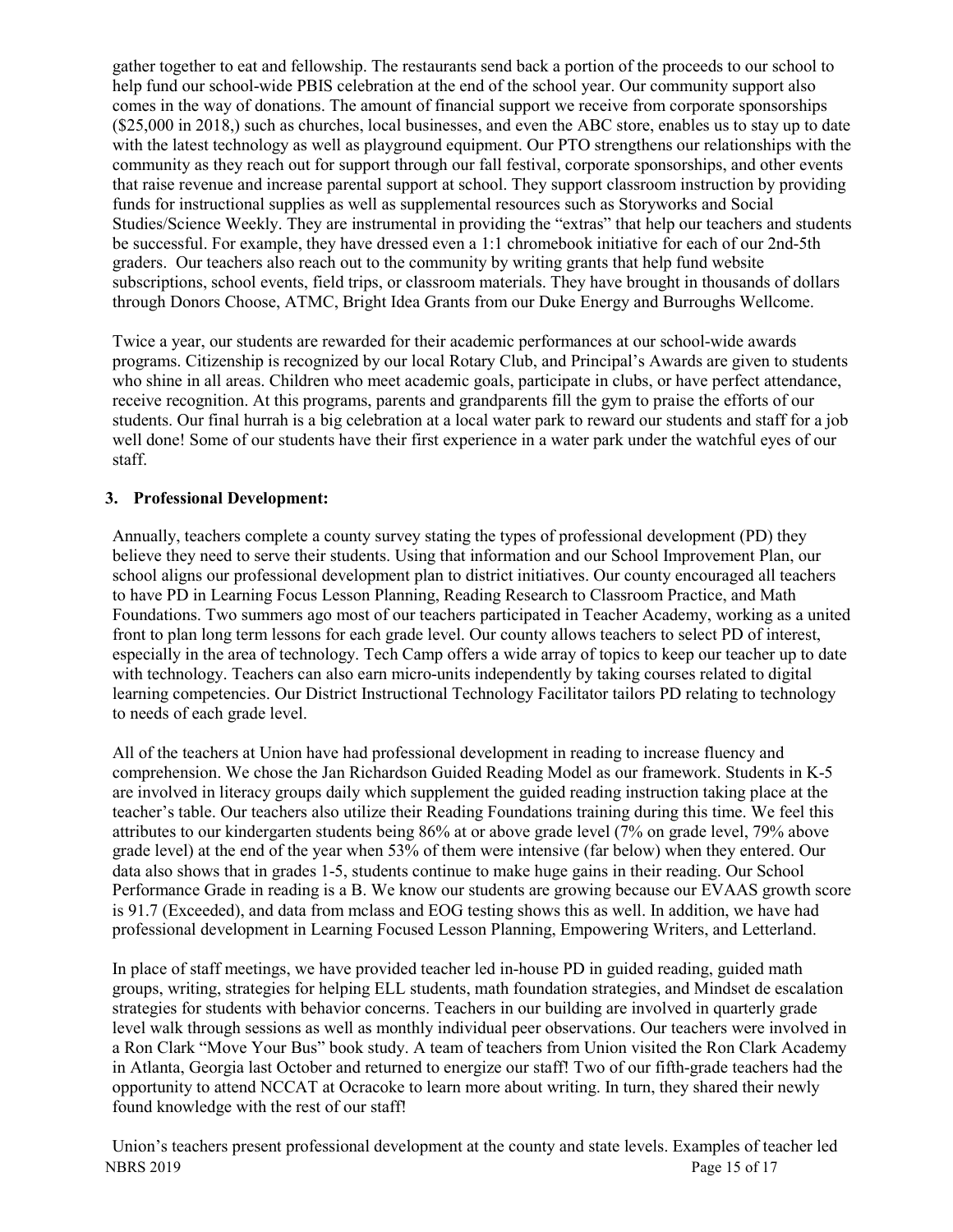professional development outside of our county are: SEA Summit, N.C. Social Studies Conference, Governor's Teacher Network, Collaborative Conference for Student Achievement, and N.C. Reading Conference. Some of our teachers on staff are National Mentors for Class Dojo, Go Noodle Ambassadors, EPIC and Freckle-A-Team, and Flocabulary Master Educators. Union hosts the VFW Teacher of the Year, NC Social Studies Teacher of the Year, as well as several teachers who were voted by the community as being the Best of Brunswick. We are so proud of our teacher leaders, but our proudest accomplishments lie within our students!

#### **4. School Leadership:**

According to administration, relationships are the most important factor in creating a school where students love to learn, and teachers enjoy teaching. Fostering trusting relationships between administration, staff, students, and parents is top priority. Shared leadership is also important and is seen as teachers and other support staff are a vital part of the interview process as well as making major decisions concerning our school. Our hiring process has served us well. We require interested applicants to video themselves teaching at least 2 lessons and submit to our interview team. A team of teachers help interview every chosen candidate and hire the most qualified and best fit for our school. This hiring practice results in a high-quality teaching staff which has a direct correlation to our proficiency and growth. It's important to note that 33.3% of our teachers have a master's degree and 25% of our teachers are national board certified. According to 2018 EVAAS growth data 47% of our teachers are blue (exceed growth) and 53% of our teachers are green (meet growth) in their overall composites. Union has 10% of our teachers exceeded in multiple subjects and one teacher exceeded in all four subjects. Consider this: 80% of our teachers have been teaching ten or more years. I feel their experience is an asset for our students. All of our teachers are highly qualified and hold high expectations for all students.

Our School Improvement Team (SIT) exemplifies shared leadership by creating our school's schedule for enhancement classes as well as lunch and recess. They are given parameters with specifics concerning amounts of time per subject. Preference is given to our fifth-grade team because they are departmentalized unlike teachers in kindergarten through fourth grade who teach all subjects. Working together as a School Improvement Team, we analyze data from EOG scores, TWC survey, mClass, and math assessments to create our School Improvement Plan. We utilize our SIT as a living, breathing document and edit it every nine weeks to reflect progress on our goals. At our monthly SIT meetings, we discuss ideas and concerns submitted by staff regarding curriculum or logistics of the school as well as analyze PBIS and IST data.

High expectations are evidenced in the work ethic of administration as well as staff. The desire for our students to grow and be successful is contagious throughout our school. As noted in the book Leadership Isn't For Cowards, we are reminded that having honest, sometimes difficult conversations with our staff is necessary to drive performance. These conversations are always respectful and supportive because we nurture a growth mindset. Another way that administration supports teaching and learning is through the protection of the instructional day. All meetings and parent conferences must either take place either before or after school, and teachers never have to worry about disruptions such as all call announcements. We utilize all support services such as our behavior specialist and psychologist to ensure that every physical, educational, and emotional need of our students is met.

Our administrative team is first rate. They know every child and which parent, grandparent, or guardian belongs with the child. Both school leaders are involved in every aspect of the school culture, from attending all team meetings to spending time in the classrooms, actively engaging with the students. The principal once kissed a pig when the students met a fundraising goal and the assistant principal recently dyed his hair blue and green after a challenge was made by the PTO. They smile. They dance. They give high fives and hugs or wipe tears and discuss ways to make better choices. This administrative team loves the students and the students love them. They are well respected by the staff and morale at the school is high. This school stands out because the culture is so positive and it starts at the top!